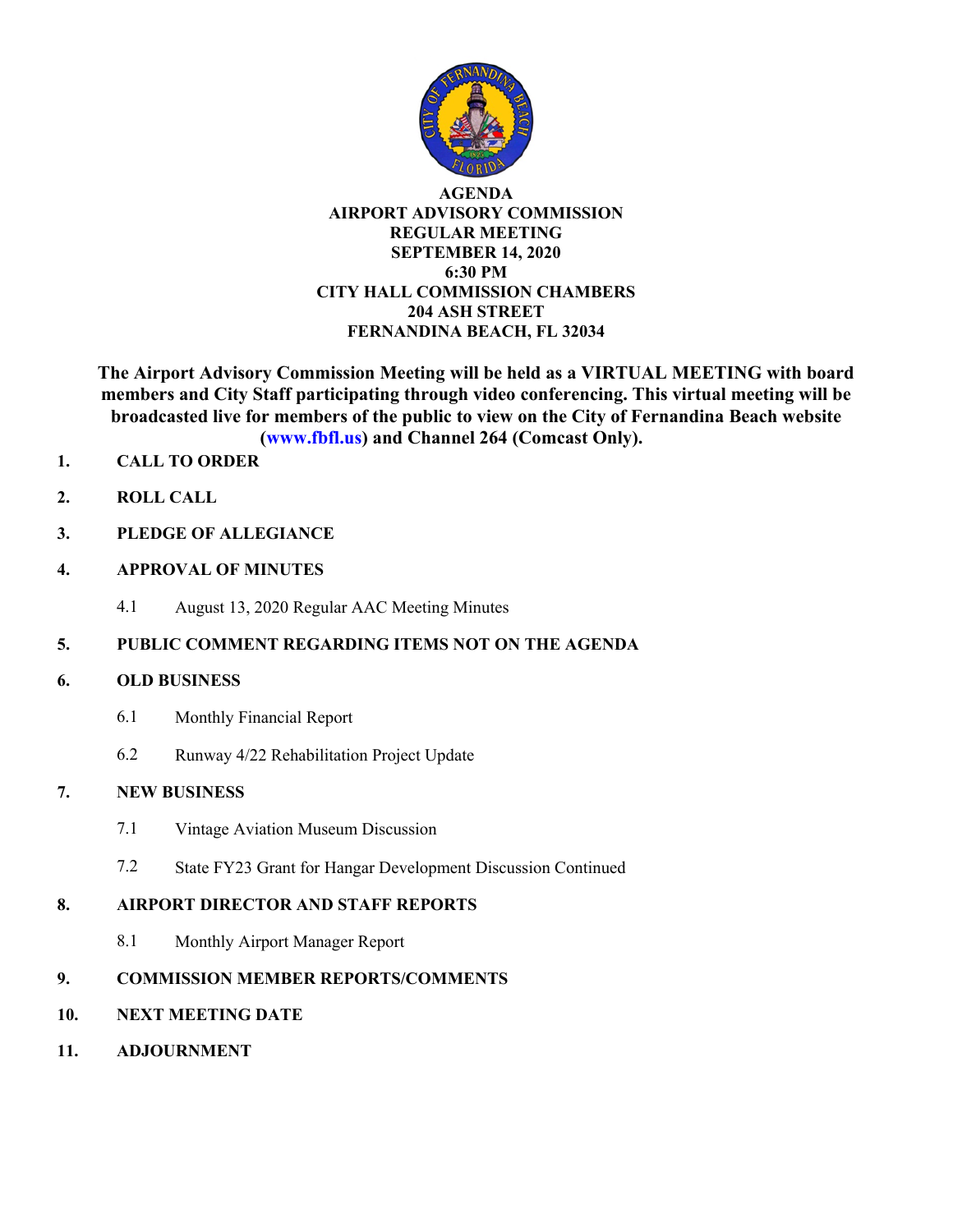This meeting will be conducted as a virtual meeting with restricted physical access. Written comments emailed to the Airport Director, Nathan Coyle, at ncoyle@fbfl.org must be sent no later than 2 PM on August 13, 2020 and will be read aloud during the meeting. These comments shall have a maximum time allowance of 3 minutes or 400 words. Public comment may also be provided virtually through use of the Zoom Meeting link below, the phone number provided below, or in person at City Hall with strict restrictions to protect health and safety. Individuals wishing to provide live comments during the meeting must dial-in or connect via the Zoom Meeting link or phone number below no later than 6 PM on August 13, 2020, and will be called upon by their individual registered Zoom Meeting ID Account or by the last-4 digits of their respective phone number. When called upon, please provide your name and home address prior to issuance of public comment. Please limit comment to 3 minutes.

#### **Zoom Meeting Link for Public Comment:**

<https://zoom.us/j/96249406767>

Or

Zoom Phone Dial-In for Public Comment: + **1 646 558 8656** Meeting ID: **962 4940 6767** If you must attend in person at City Hall (204 Ash Street), please arrive at City Hall no later than 5:50 PM to be counted and to complete a speaker form. You will be admitted into City Hall when it is your turn to make your public comments and must exit City Hall after your comments are made.

It is recommended that you wear a face mask when entering City Hall for your protection and the protection of others.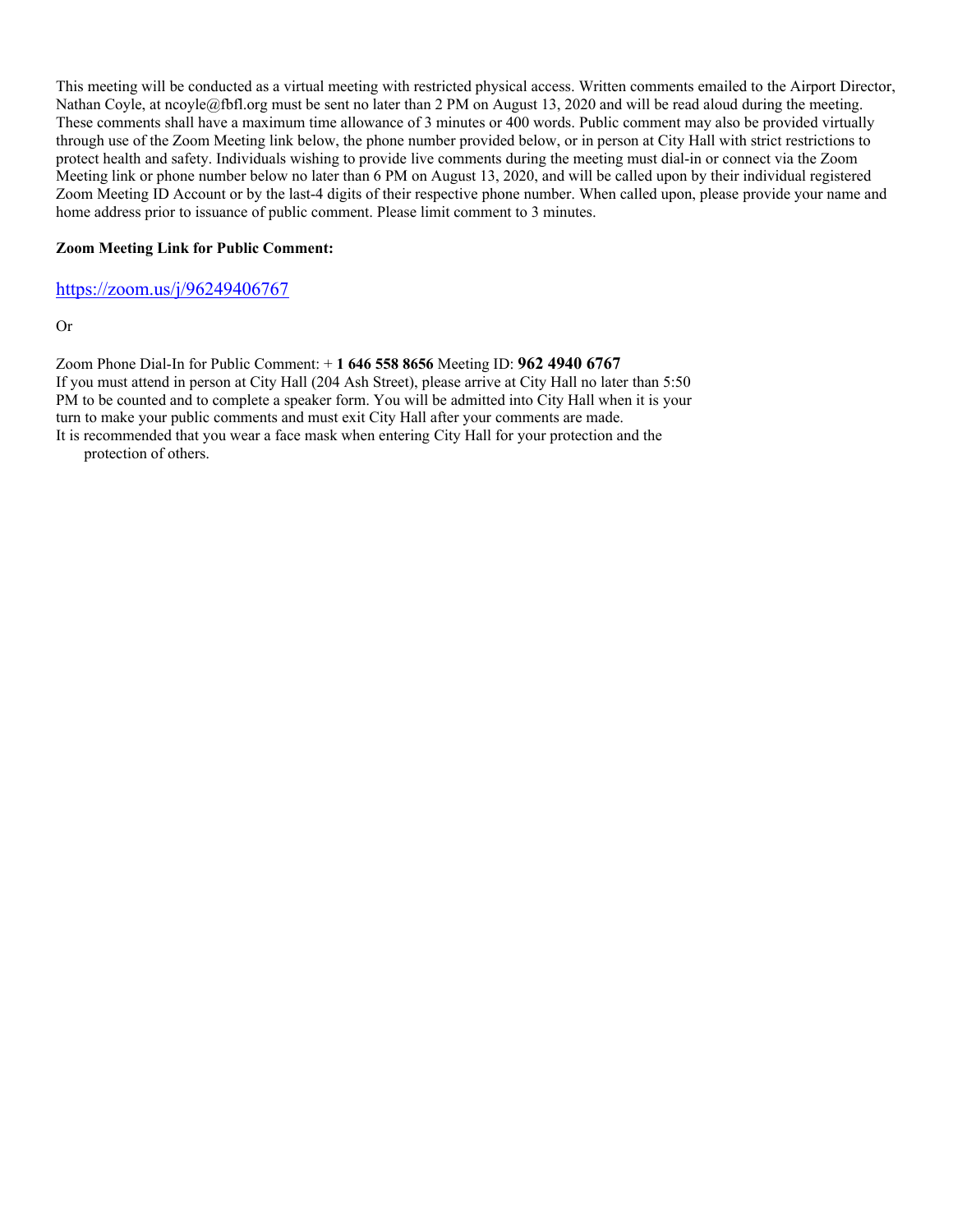Regular Meeting Minutes Airport Advisory Commission August 13, 2020 Page 1 of 3

- **1. Call to Order:** Chairperson Austin called the meeting to order at 6:00 pm.
- **2. Members Present:** Chuck Colcord, Dave Austin, Ward Gill, Prudence Hostetter, Don Edlin, Nathan Coyle (Staff Assistant), and Len Kreger (City Commission Liaison) **Members Absent**: Dave Austin, Tom Piscitello, and One Vacancy

**Others Present:** Commissioner Len Kreger, Commissioner Ross, Mary and Steve Stubbs

- **3. Pledge of Allegiance**
- **4. 4.1 June 11, 2020 AAC Meeting – Approval of Minutes:** The June 11, 2020 AAC Regular Meeting Minutes were presented for consideration of the AAC.

**A motion was made by Member Colcord, seconded by Member Edlin, to approve the June 11, 2020 AAC Regular Meeting Minutes. A vote upon passage of the motion was taken by ayes and nays and being all ayes, carried.**

**5. Public Comment Regarding Items Not On The Agenda:** No public comment was received.

#### **6. Old Business:**

#### **6.1 Monthly Financial Update**

Airport Manager Coyle presented the monthly financial update and provided a detailed update on FAA and FDOT grant revenue received to date, and grant revenue still anticipated within the current fiscal year. There was no other discussion on the monthly financial update.

#### **6.2 Runway 4/22 Project Update and Schedule**

Airport Manager Coyle provided an update to the group stating that the grant offer and award of bid were approved by the City Commission. Mr. Coyle stated that, due to the anticipated operational impact of the Republican National Convention, airport staff requested that contractors push back the proposed start of this project from August to early September which would provide for an estimated mid-January completion. Mr. Coyle stated that he would provide an updated schedule when available from the contractors.

#### **7. New Business:**

#### **7.1 AAC Member Vacancy Recommendation – Review Submissions**

Airport Manager Coyle stated that the existing vacancy for the Airport Advisory Commission had been published for over thirty days and one application had been received to date. Mr. Coyle presented Mr. Douglas Geib's application for review of the AAC. Chairperson Austin commented that Mr. Geib is a great aviation professional and would be a strong addition to the committee. Members of the group agreed that Mr. Geib would be a great addition to the AAC.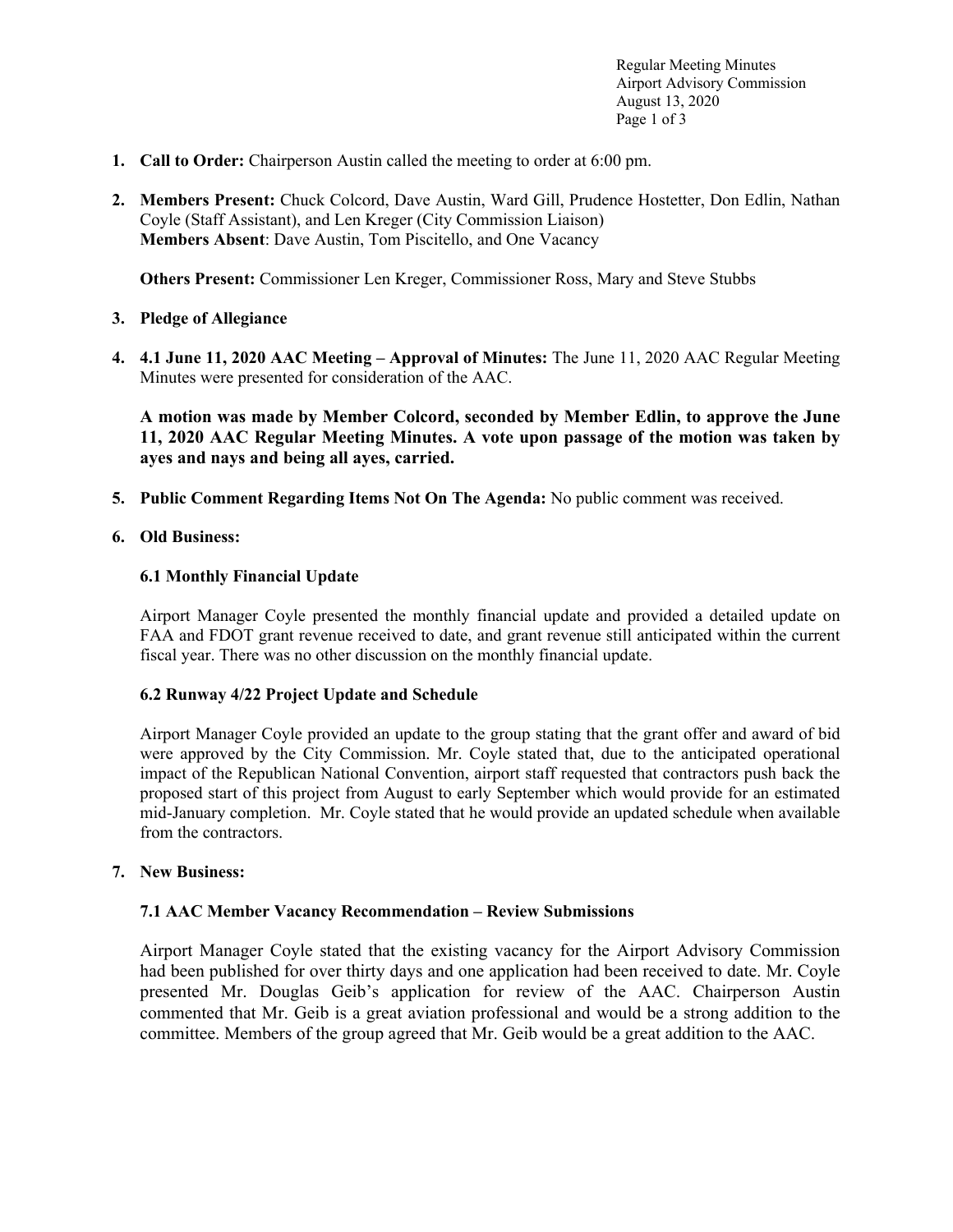Regular Meeting Minutes Airport Advisory Commission August 13, 2020 Page 2 of 3

**A motion was made by Member Colcord, seconded by Member Broughton, to recommend that the City Commission appoint Mr. Douglas Geib to the Airport Advisory Commission to fill the existing vacancy. A vote upon passage of the motion was taken by ayes and nays and being all ayes, carried.**

#### **7.2 T-Hangar Draft Site Plans Review**

Airport Manager Coyle introduced Mr. Chris Nardone from Passero to provide an overview and update on the draft site plan for development of T-Hangars at the airport. Mr. Nardone showed the six additional hangar units planned for the airport and discussed site and building characteristics with the group. Mr. Coyle stated that updated site plans would be provided as the project moves forward, and that the expected timeline for invitation of bids remains Fall of 2020.

#### **7.3 2021 Concours d'Elegance/Bonhams/Russo and Steele Safety Plan Review**

Mr. Coyle presented the draft 2021 safety plan for Concours d'Elegance/Bonhams/Russo and Steele events at the airport which is normally submitted to the FAA in August of each year. Mr. Coyle stated that he had yet heard any remarks related to the impact of COVID-19 on upcoming Concours related events. Member Austin stated that it is wise to continue to plan for the events to occur as they normally do. There were no concerns or recommendations for revision of any safety plan components within the document presented to the AAC.

#### **7.4 224th Joint Communications Support Squadron Facility Use Agreement**

Mr. Coyle presented a facility use agreement to the group for use of airport property along the closed runway by the 224<sup>th</sup> Joint Communications Squadron of the Georgia Air National Guard. Mr. Coyle stated that there would be no impact to airport operations with this use and support provided to the Air National Guard.

**A motion was made by Member Hostetter, seconded by Member Edlin, to recommend that the City Commission approve the Facility Use Agreement as presented between the 224th Joint Communications Support Squadron and the City of Fernandina Beach. A vote upon passage of the motion was taken by ayes and nays and being all ayes, carried.**

#### **8. Airport Manager and Staff Reports:**

Mr. Coyle provided his monthly report to the AAC with specific updates related to the City's design process for a new fire station at the airport and airport planning in partnership with Bent Wing Flight Services related to the upcoming Republican Convention at the end of August.

#### **9. Commission Member Reports and Comments:**

No Discussion

- **10. Next Meeting Date:** September 10, 2020
- **11. Adjournment:** There being no further business to come before the Airport Advisory Commission, the meeting was adjourned at 7:40 p.m.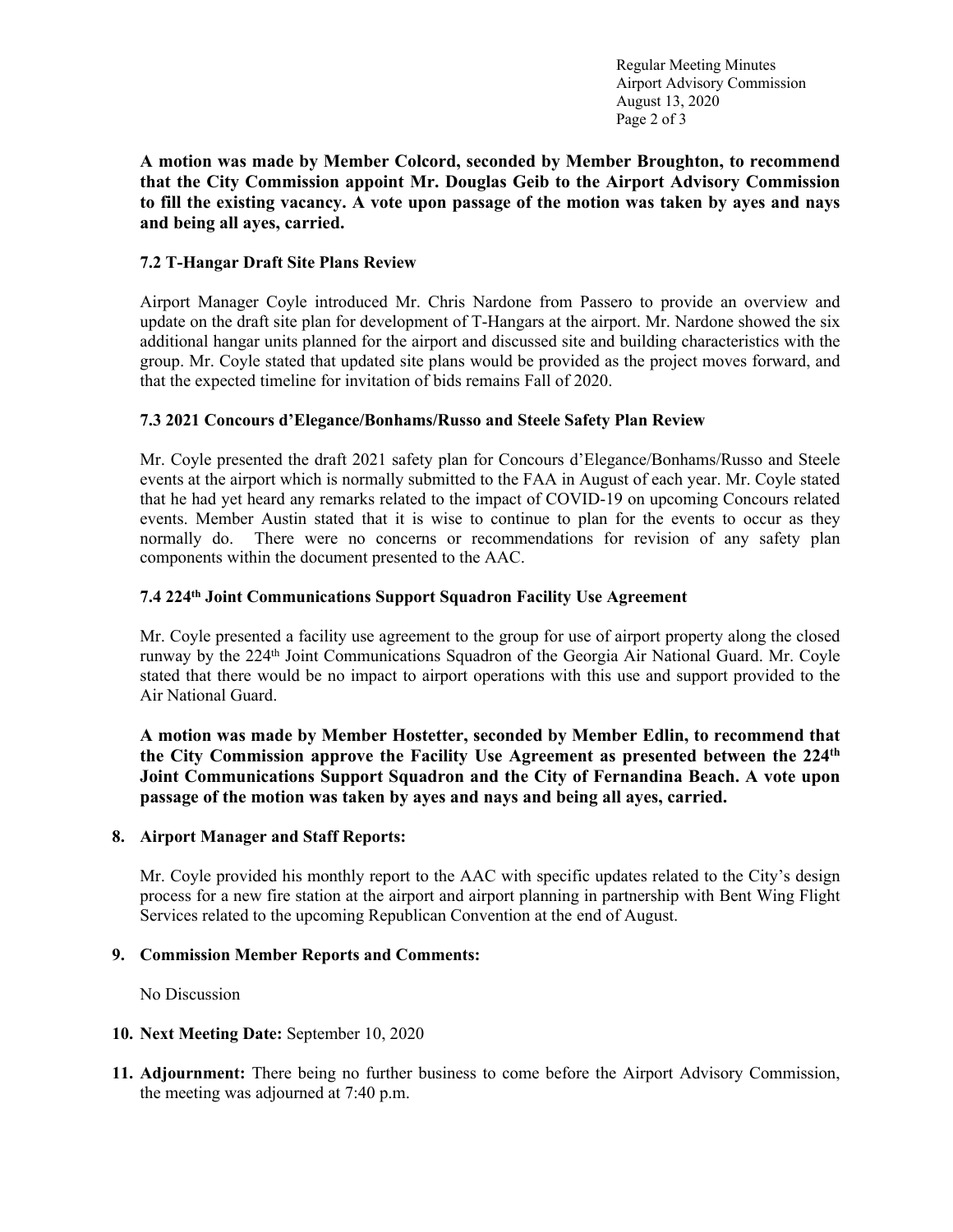Regular Meeting Minutes Airport Advisory Commission August 13, 2020 Page 3 of 3

Secretary Chuck Colcord, Chairperson

 $\mathcal{L}_\text{max} = \frac{1}{2} \sum_{i=1}^n \mathcal{L}_\text{max}(\mathbf{z}_i - \mathbf{z}_i)$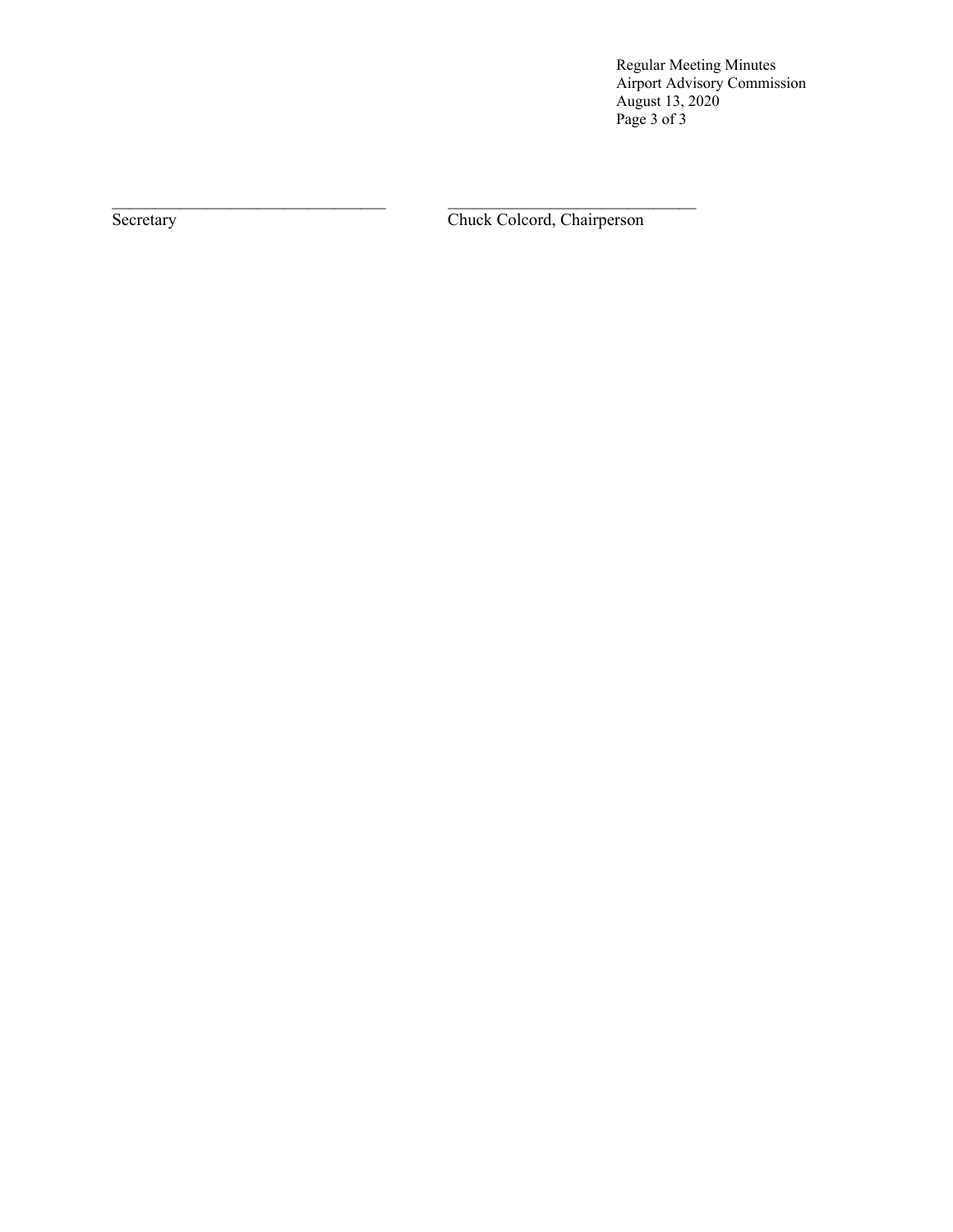# **AIRPORT 420**

# **AIRPORT**

# **420**

|                                         | <b>BUDGET</b> |              |            |
|-----------------------------------------|---------------|--------------|------------|
|                                         | 2019-2020     | <b>YTD</b>   | Percentage |
| <b>REVENUES</b>                         |               |              |            |
| 33120 FEMA GRANT                        |               | 0.00         | 100.0%     |
| 33220 FAA GRANT                         | 2,143,000     | 168,373.42   | 7.9%       |
| 33323 FDOT GRANT                        | 505,500       | 120,485.64   | 23.8%      |
| 33420 FEMA STATE GRANT                  |               | 0.00         | 0.0%       |
| 34704 RENTALS NON-TAXABLE               |               | 750.00       | 100.0%     |
| 34720 RENTALS                           |               | 6,591.54     | 100.0%     |
| 34970 FUEL SALES                        | 24,800        | 22,393.20    | 90.3%      |
| 34971 LEASE PAYMENTS - LAND LEASE       | 69,797        | 84,591.69    | 121.2%     |
| 34973 LAND LEASE - AMELIA RIVER         | 205,960       | 194,852.43   | 94.6%      |
| 34974 LAND LEASE PAYMENTS - NON-TAXABLE | 37,105        | 35,545.09    | 95.8%      |
| 34975 RENT/LEASE PAYMENTS - City Built  | 293,707       | 269,233.78   | 91.7%      |
| 34976 8 FLAGS RENT (TAXABLE)            | 67,017        | 45,847.64    | 98.2%      |
| 34978 8 FLAGS RENT - NON-TAXABLE        | 50,266        | 64,357.62    |            |
| 34979 TRANSIENT REVENUE                 |               | 5,190.00     | 0.0%       |
| 36110 INTEREST                          |               | 4,488.28     |            |
| 36420 INSURANCE PROCEEDS                |               | 0.00         |            |
| 36800 CAPITAL CONTRIBUTION              |               | 0.00         |            |
| 38410 LOAN PROCEEDS                     |               | 0.00         |            |
| 36990 OTHER REVENUE                     | 112,650       | 76,429.66    | 67.8%      |
| 36991 PARKING REVENUE                   | 2,004         | 1,700.00     | 84.8%      |
| 36995 LATE FEES                         |               | 1,288.61     | 0.0%       |
| 36992 GAIN ON SALE OF ASSETS            |               | $-7,930.14$  |            |
| 38101 TRANSFERS IN GENERAL FUND         |               | 0.00         |            |
| 38910 CASH BALANCE FORWARD              | 148,581       | 0.00         | 0.0%       |
| <b>Revenue Total</b>                    | 3,659,480     | 1,094,188.46 | 29.9%      |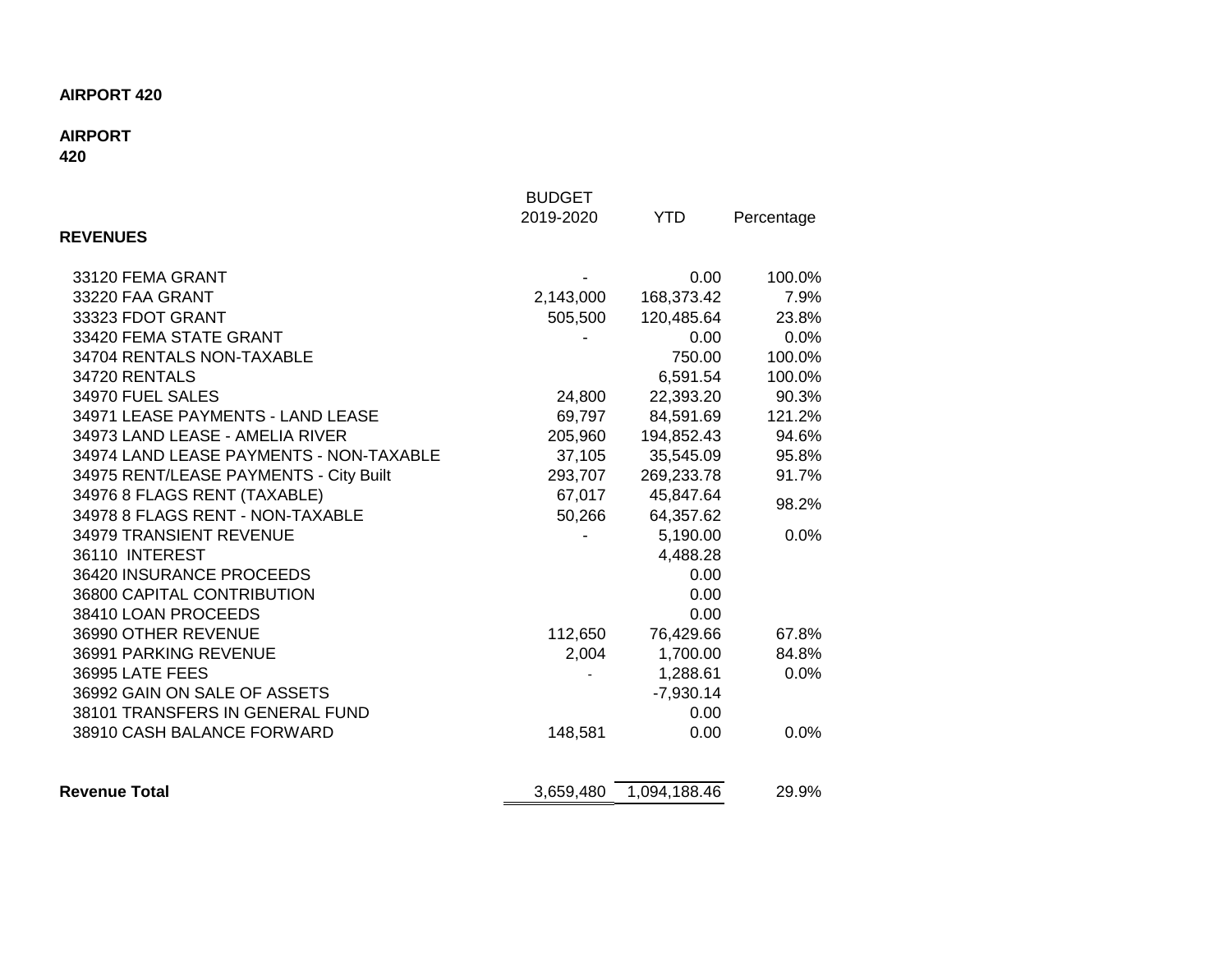# **AIRPORT 420**

## **AIRPORT 420**

|                                 | <b>BUDGET</b> |            |            |
|---------------------------------|---------------|------------|------------|
|                                 | 2019-2020     | <b>YTD</b> | Percentage |
| <b>PERSONNEL SERVICES</b>       |               |            |            |
| 51200 SALARIES                  | 128,570       | 116,843.03 | 90.88%     |
| 51300 TEMPORARY                 |               | 0.00       |            |
| 51350 PART TIME                 | 15,809        | 0.00       | 0.00%      |
| 51400 OVERTIME                  |               | 0.00       |            |
| 52100 FICA                      | 11,045        | 8,130.49   | 73.61%     |
| 52200 RETIREMENT                | 30,806        | 27,992.66  | 90.87%     |
| 52300 HEALTH                    | 29,687        | 27,140.70  | 91.42%     |
| 52301 LIFE                      | 713           | 674.92     | 94.66%     |
| 52350 OPEB COSTS                | 1,756         | 1,606.00   | 91.46%     |
| 52400 WORKERS' COMP             | 3,150         | 2,893.00   | 91.84%     |
| 52500 UNEMPLOYMENT              |               |            |            |
| <b>TOTAL</b>                    | 221,536       | 185,280.80 | 83.63%     |
| <b>OPERATING EXPENSES</b>       |               |            |            |
| 53100 PROFESSIONAL SERVICES     | 25,000        | 12,750.00  | 51.00%     |
| 53200 AUDIT                     | 6,795         | 6,226.00   | 91.63%     |
| 53400 CONTRACTUAL               | 54,790        | 28,327.00  | 51.70%     |
| 53900 AUTO ALLOWANCE            |               | 0.00       |            |
| 53910 HOUSING ALLOWANCE         |               | 0.00       |            |
| 54000 TRAINING/TRAVEL           | 3,000         | 27.51      | 0.92%      |
| 54100 COMMUNICATIONS            | 2,203         | 1,557.47   | 70.70%     |
| 54101 COMMUNICATIONS - CELL     | 2,000         | 1,206.87   | 60.34%     |
| 54103 COMMUNICATIONS - INTERNET | 5,750         | 1,855.00   | 32.26%     |
| 54200 POSTAGE                   | 100           | 43.40      | 43.40%     |
| 54300 UTILITIES - ELECTRIC      | 40,600        | 27,568.53  | 67.90%     |
| 54310 UTILITIES - WATER & SEWER | 13,400        | 7,375.88   | 55.04%     |
| 54500 INSURANCE                 | 42,349        | 38,819.00  | 91.66%     |
| 54610 R/M GROUNDS               | 93,600        | 79,839.20  | 85.30%     |
| 54620 R/M EQUIPMENT             | 1,500         | 53.96      | 3.60%      |
| 54630 R/M VEHICLES-LABOR        | 6,000         | 5,061.25   | 84.35%     |
| 54640 R/M VEHICLES-MATERIALS    | 6,500         | 6,015.12   | 92.54%     |
| 54700 PRINTING                  | 1,057         | 0.00       | 0.00%      |
| 54800 PROMOTIONAL               | 1,000         | 0.00       | $0.00\%$   |
| 54902 BAD DEBT EXPENSE          |               | 0.00       |            |
| 54910 BILLING COST              | 7,300         | 6,688.00   | 91.62%     |
| 55100 OFFICE SUPPLIES           | 2,907         | 616.53     | 21.21%     |
| 55200 OPERATING SUPPLIES        | 2,285         | 447.88     | 19.60%     |
| 55210 UNIFORMS                  | 400           | 24.00      | 6.00%      |
| 55230 FUEL                      | 6,500         | 4,780.78   | 73.55%     |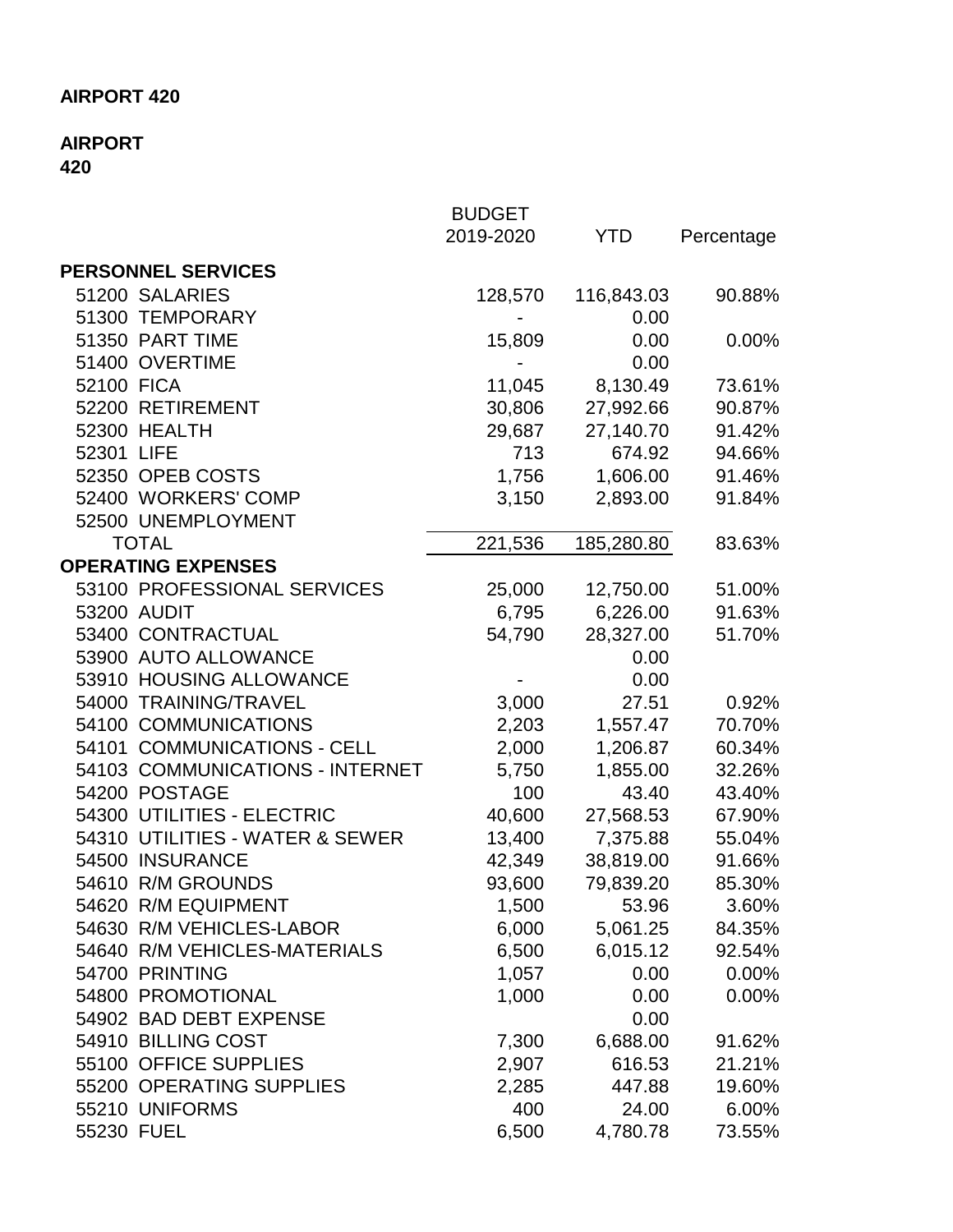## **AIRPORT 420**

### **AIRPORT 420**

| Percentage           |
|----------------------|
|                      |
| 655.00<br>90.34%     |
| 229,938.38<br>70.58% |
|                      |
| 0.0                  |
| 414, 167.8<br>13.97% |
| 30,172.6             |
| 100.00%<br>2,393.0   |
| 446,733.4<br>14.90%  |
| 0.0                  |
| 0.0                  |
| 17,814.8             |
| 0.0                  |
| 17,814.8             |
| 879,767.4<br>24.04%  |
|                      |

Revenue - Expense (YTD): **\$214,420.60**

Notes:

- Pending Grant Reimbursement from FAA is \$22,000 and FDOT is \$121,000.

- Principal/Interest Payment not yet posted in the amount of \$96,191.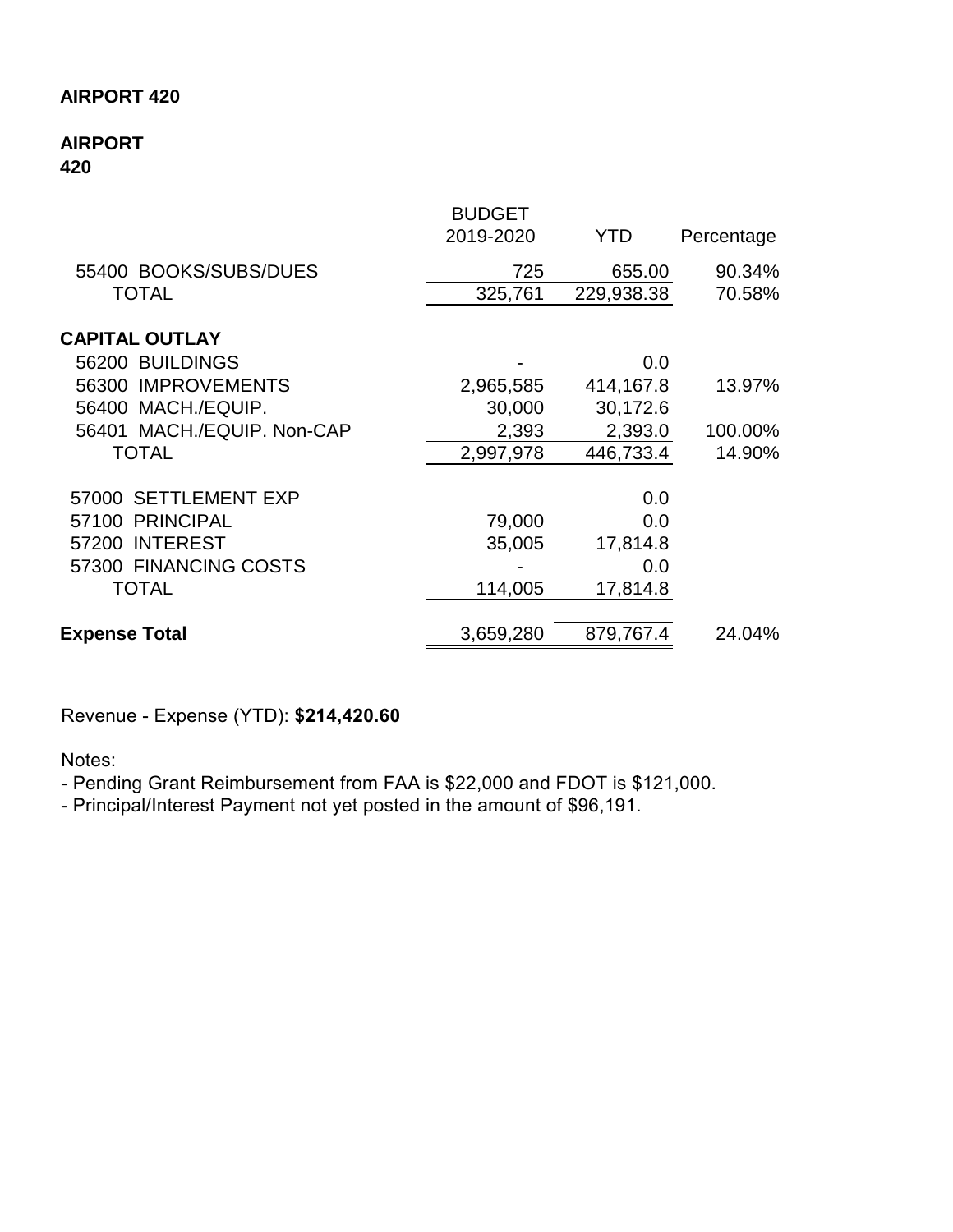### **Vintage Aviation Museum Discussion**

Mr. Sean O'Brien, President of the Vintage Aviation Museum, out of Salem Oregon will introduce himself to the AAC via Zoom and discuss his interest in seeking a warbird aviation museum at an airport in North Florida.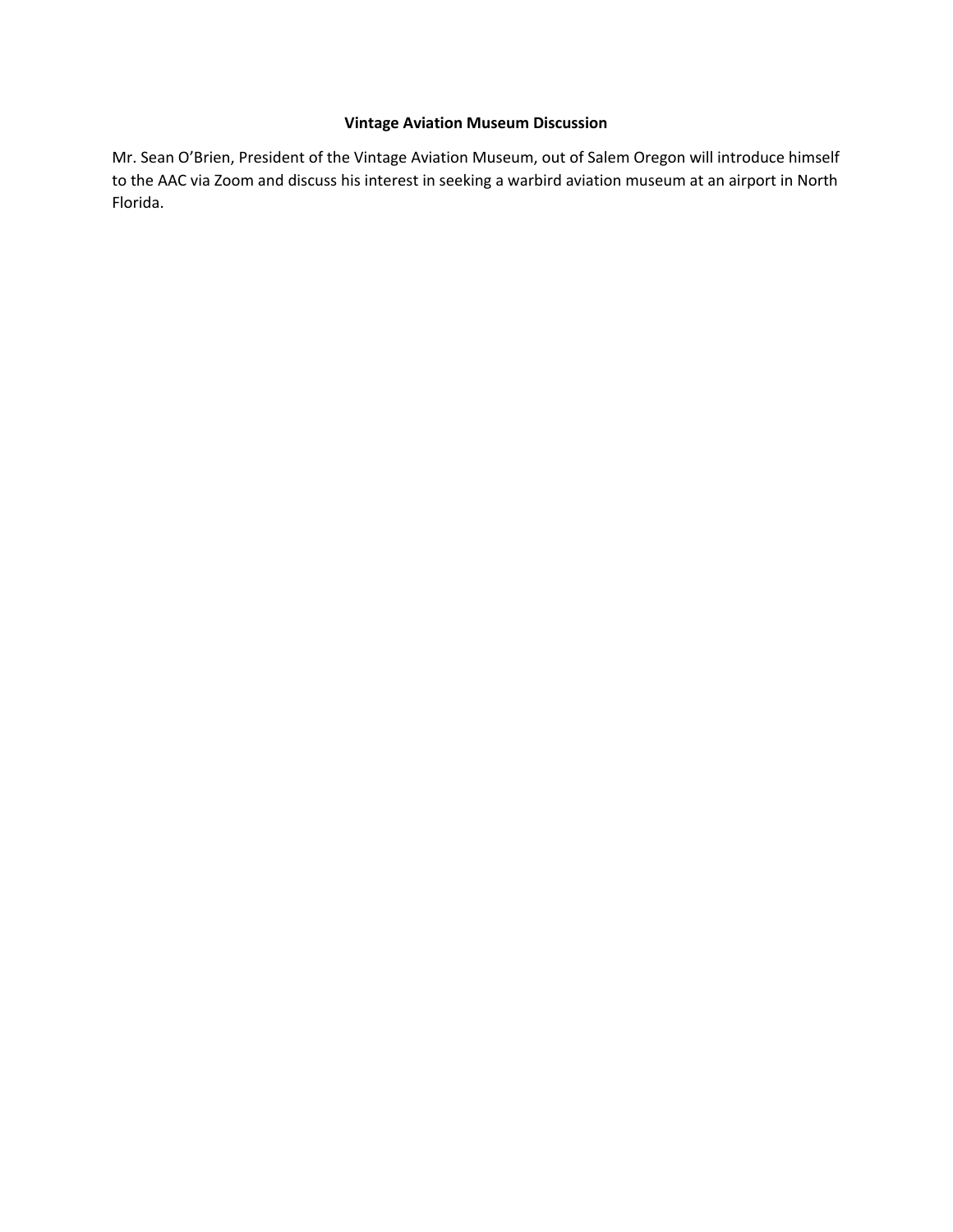#### **State FY23 Grant for Hangar Development at FHB Discussion Continued**

During this discussion, staff will provide a presentation outlining estimated programming costs for construction of T-hangars/Row Hangars and Bulk/Box hangars along with approximate revenue projections for each type of hangar development. This presentation will provide different development scenarios utilizing multiple sources of funding for review by the AAC.

No recommendation by staff will be requested from the AAC during this discussion as this information will be a part of a continuing conversation to provide information to the AAC on the matter before a recommendation is requested.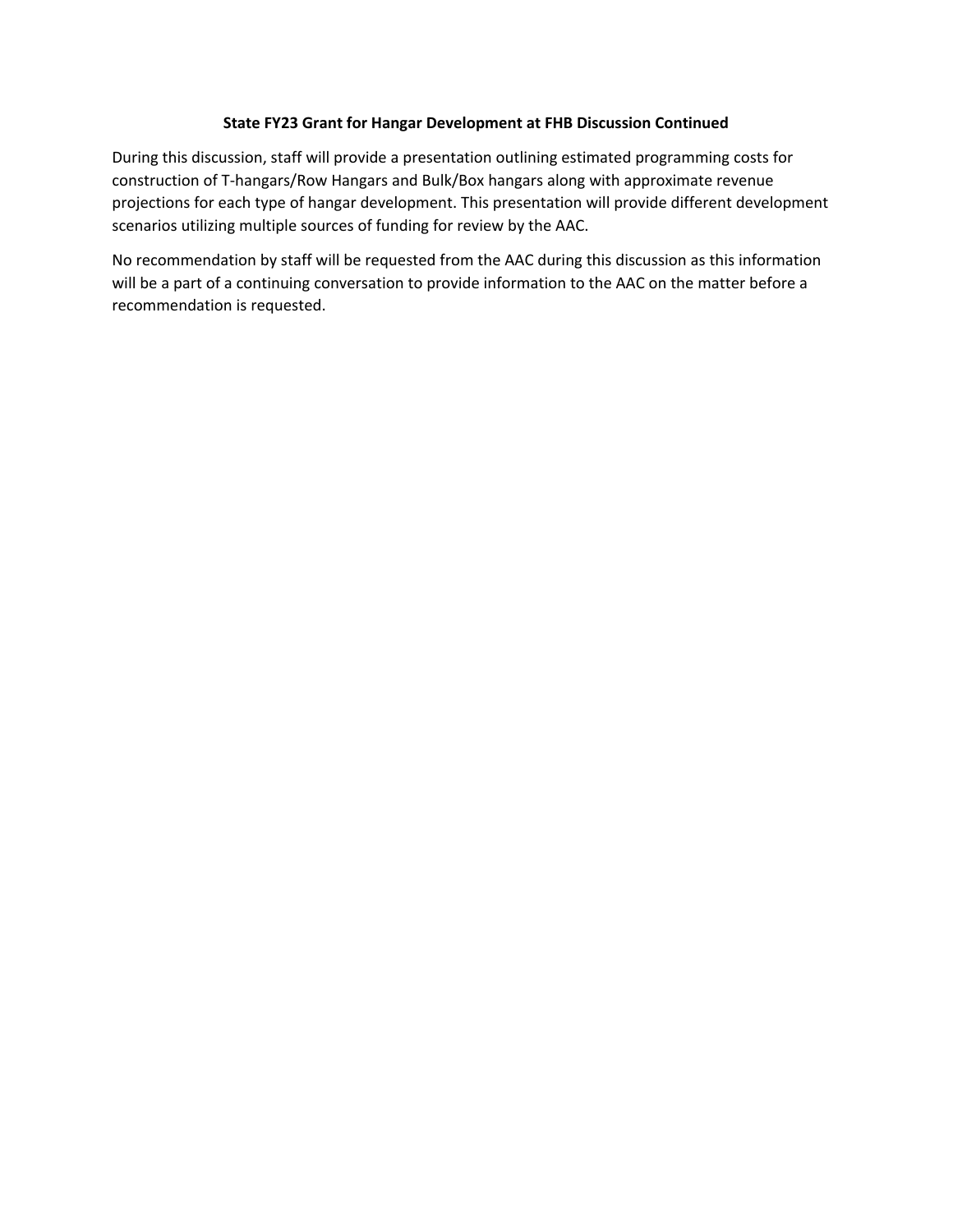

# **MEMORANDUM**

**TO:**  AIRPORT ADVISORY COMMISSION

**FROM:**  AIRPORT MANAGER

**DATE:**  September 14, 2020

**RE:**  MONTHLY REPORT

> • At the September 15, 2020 City Commission meeting, three Florida Department of Transportation (FDOT) grants will be presented for review of the City Commission. These grants are for projects already discussed with the AAC, or projects that are ongoing, and include:

\_\_\_\_\_\_\_\_\_\_\_\_\_\_\_\_\_\_\_\_\_\_\_\_\_\_\_\_\_\_\_\_\_\_\_\_\_\_\_\_\_\_\_\_\_\_\_\_\_\_\_\_\_\_\_\_\_\_\_\_\_\_\_\_\_\_\_\_\_\_\_\_\_\_\_\_\_\_

- 1. A supplemental grant increasing funding, as planned, for the airport's fuel farm project providing for a total reimbursable project cost of \$531,968 with a 20% match requirement from the airport. This project is ongoing.
- 2. A supplemental grant increasing funding, as planned, for the airport's T-Hangar project providing for a total reimbursable project cost of \$1.258M with a 50% match requirement from the airport. This project is ongoing.
- 3. A grant agreement to remark Runway 9/27 with a total reimbursable project cost of \$100,000 and a 20% match requirement from the airport fund. This project is budgeted and will be scheduled to occur in the Spring/Summer of 2021.
- New fuel tanks for rehabilitation of the airport fuel farm are still under construction. Estimated delivery and installation of the new tanks and components (electrical/plumbing/self-serve pump) remains mid-October 2020.
- The contract for Runway  $4/22$  rehabilitation work has been executed. Staff is coordinating the commencement of work with contractors. Contractors will begin within lining of stormwater pipes adjacent to Runway 4/22 in September, which can be done without closing Runway 4/22 as the contractors will be working outside of safety areas for the runway. Runway 4/22 will close upon completion of stormwater pipe lining in early October (exact date TBD).